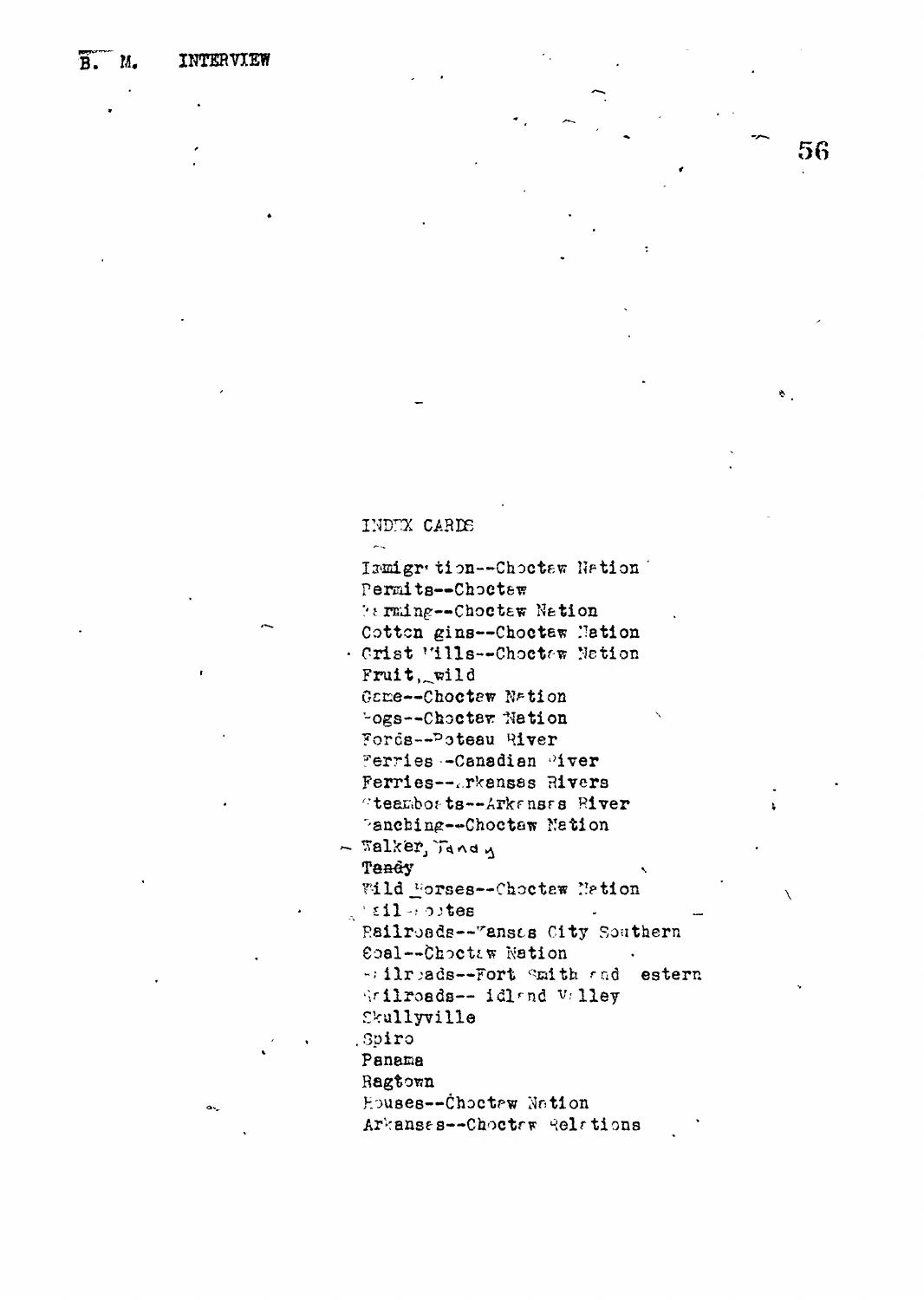PALMER, B. M. INTERVIEW

## INTERVIEW WITH B. M. PALEER L. W. . ilson, hield Worker February 15, 1937

 $\cdot$ 

52

Mr. ralmer's answers to the questions asked him were as follows:

I am sixty-three years old. I was born near fort Smith, Arkansas, October 16, 1873, and came to Lidian lerritory along with my prents in 1886 a.d settled at what is now Cowlington, Cklahoma, LeFlore County an'.continued to live there until 1927 when I and my family moved to Muskogee, Cklahoma.

My father was a farmer and his metive for coming to the Indian Territory was that he felt there were reater opportun-Sities in the new land than they were back in Arkansas, looking forward to the days that the country would be opened for settlement<sub>a</sub> so much talked of at that time. He had to pay a fee of one dollar a month for a long time to reside here and then finally nothing. "e settled down and began to prosper, farming as he did together with cattle raising. He did not make the race in 1889. All the land he ever acquired or that I cwn was purchased.

#### LIFE AND CUCTOMS

The houses and schools were of log construction. There were some, however, which were built of native lumber.

The English language wastsught in all the schools and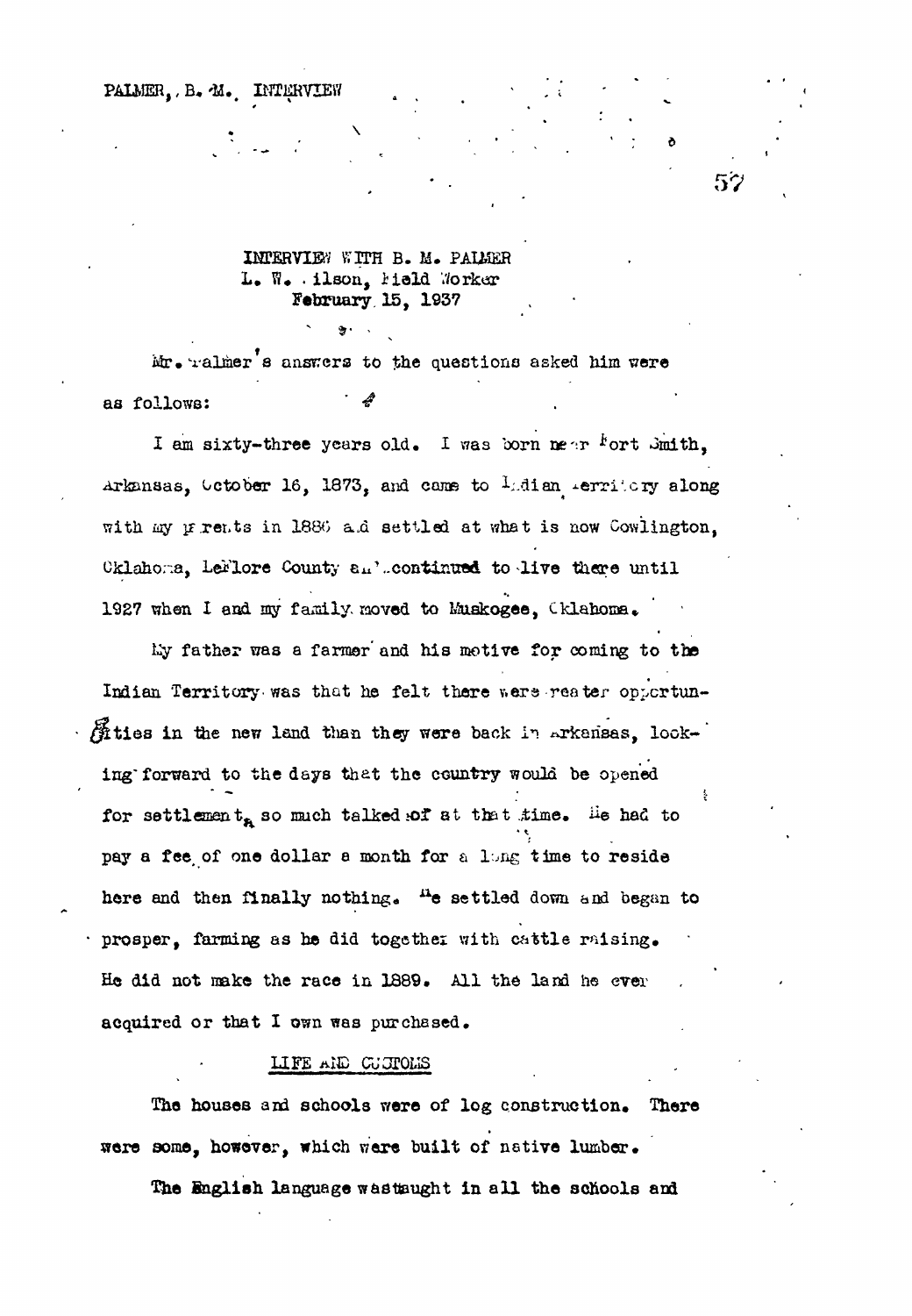**INTERVIET** PAIMER. B. M.

*I*

 $\mathcal{U}$ 

 $\overline{2}$ 

the Protestan! faith was preached in all the churches.

 $\log$  raised cotton and corn principally and of .course we had our gardens.

All cotton gins as well as grist mills were operated i by horse power. I do remember a water mill et one time ne r the present town of Foteau, on. the Poteau River, but I cannot call the name of the owner.

There was plenty of wild berries, fruits add :.uts such as dewberries bledkberries, grapes, plums, strawberries, hickory nuts and walnuts,

Wild animals were plentiful. Deer, black bear, Lobcat, panther, squirrel, turkey, o'possum, racconn, fox, coyotes and quail. I have seen herds of deer in the .inding Stair and Kiamichi Mountains in the lower part of the present  $Le<sup>F</sup>lore$ County. There was some in the Sugar Loaf Mountains. We had venison and turkey just abcut so much we did not care for it.

There was wild hogs and wild herses, top. The neighbors usually got together in the late fall after the hogs were as fat as they would be, on the mass, and kill enough one day to supply all of them for the winter months. I never knew my father as long as he lived to fatten a hog on corn. The wild horses would range, and gr ze in the valleys and

**58**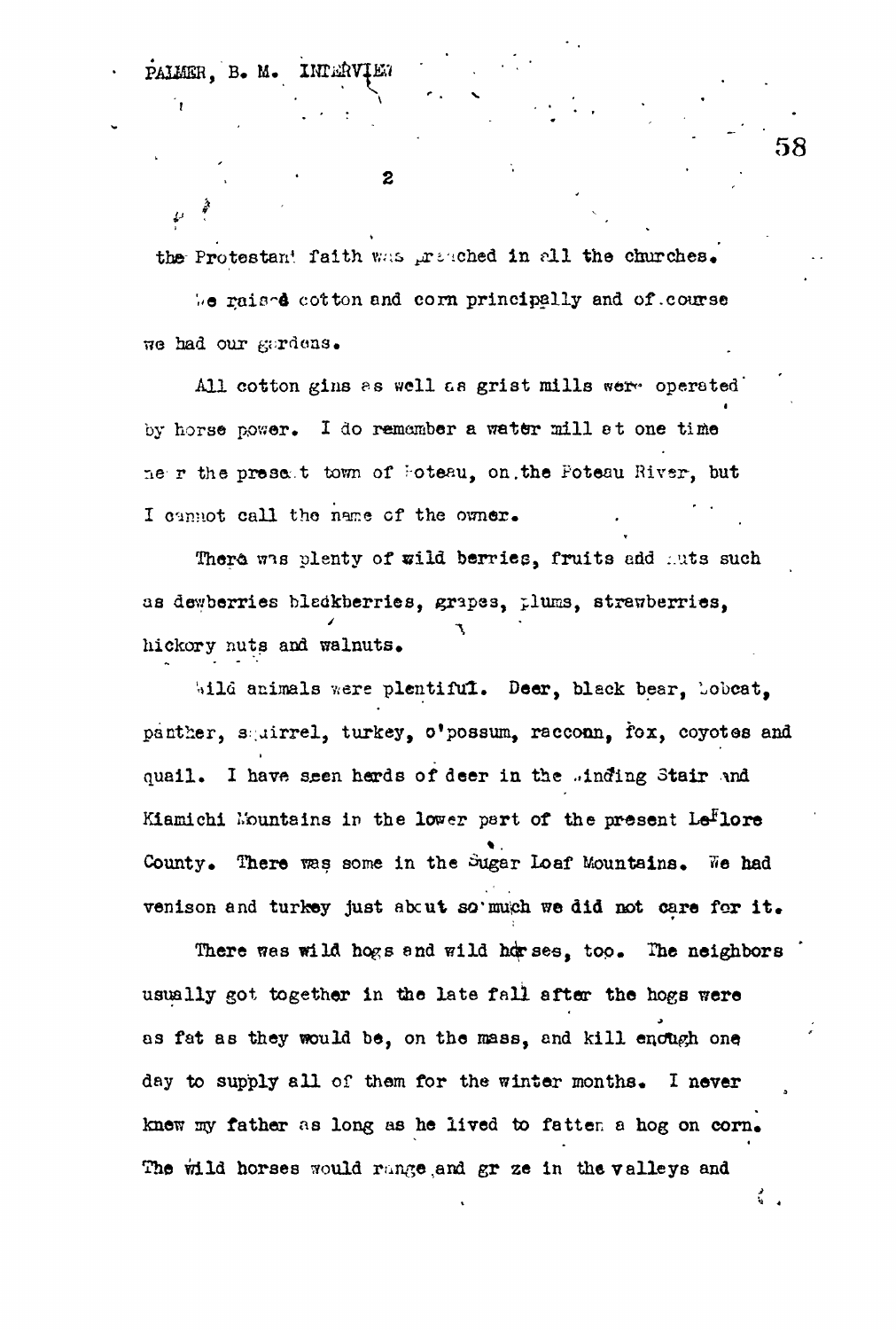ALLER. B. M. IN LRVIEN

take refuge in the variet constructions during the cold winter months.

3

#### FORDS AND FERLIES

I remember the Rob Vann Ferry across the Canadian River, about seven miles up stream from where it empties into the Arkansas Hiver. This was the ferry used b. the old stage line running between webbers Falls, Indian Territory, and Fort Smith, arkansas.

There was a ferry near the mouth of the Illinois River owned and operated by Bullett For eman.

As to fords they were numerous at different points on the Poteau River but were of no particular name.

### STEAMBOATS AND STEAM PERRIES

I did not mention the ferry across the Arkansas River near the present highway bridge at Webbers Falls. Oklahoma. This was first a pole ferry, then a cable, and last a steam forry. This ferry was owned by Lynch and Campbell.

The steamboat landings were at Skullyville, Tamaha, webbers Falls, and Nevins Ferry, Indian Territory. The hevins Ferry was up at the mouth of the Grand and Verdigris Rivers. I never saw this ferry but I heard the old steamboat captain speak of it.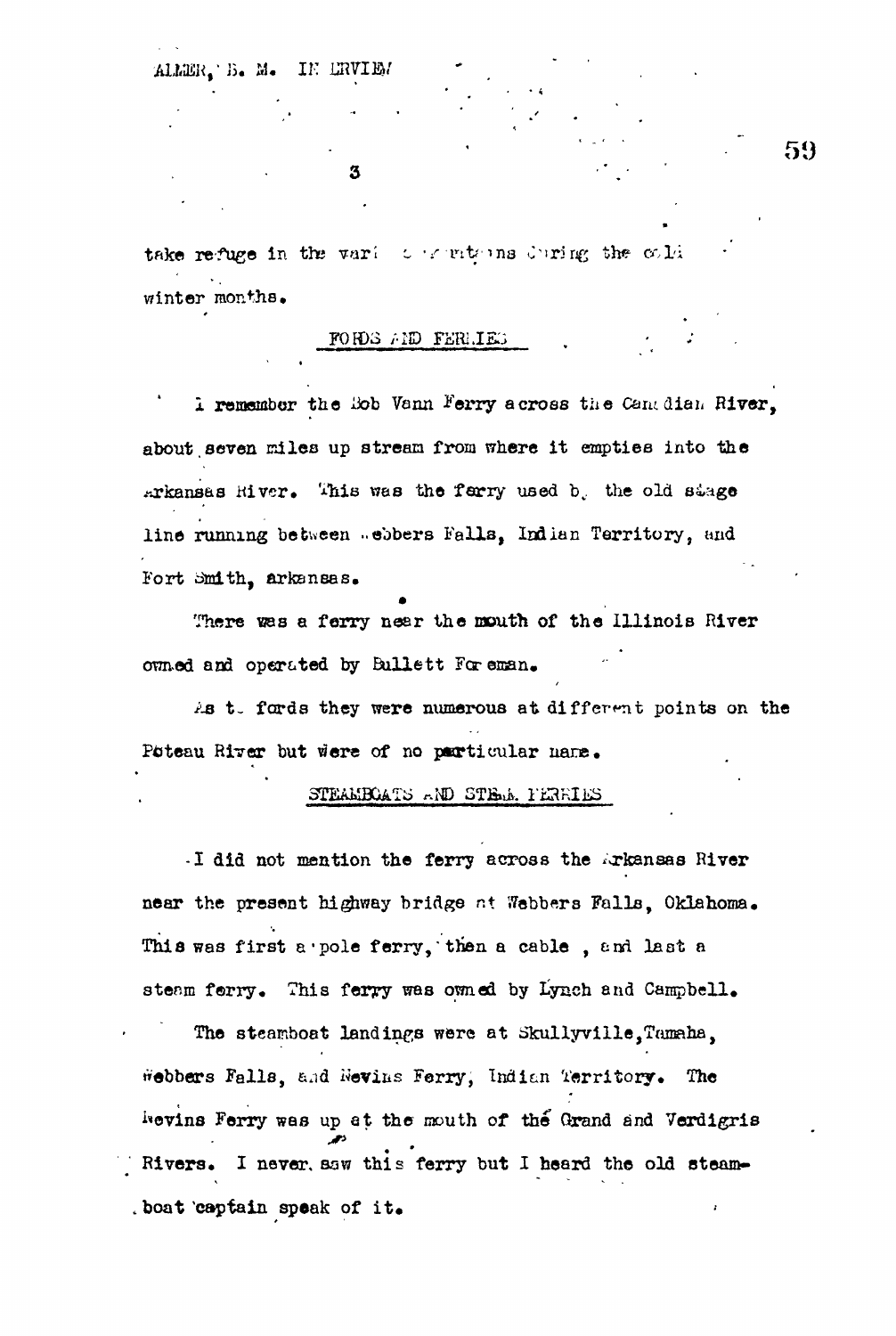PALMER. B. M. INTERVIEW

When the boats whistled for the landing the whole village would turn out to meet and to great it. They carried both passengers and freight. The merchants would eart their merchandise away from the landing about as fast as it was unloaded by the roust-a-bouts.

Some of these boats came from as far as New Orleans. Memphis, and Little Rock when the river was up, this being usually in the month of June. Most of the boats, however, from Little Rock and Fort Smith tried to run on a schedule of once a month. Sometimes some of these boats would ateam on up the river as far a the Nevins Landing with merchandise for Fort Gius.n and Muskogee, Indian Territory. If the river was so that the boats could not get up the river due to low water the freight was unloaded at Webbers Falls and Men hauled by freight wagons to Fort Cibson and Luskogee. I can recall the names of the following hoats and captains:

> Steamer Captain Mary "D" Blakely Border City **Blakely** Lacy Walker Joe Vann Jemnie Eay Walter Euff Memphis Packet Unknown L'aumelle **John Mathhews**

The Myrtle "B" was owned and operated by Captain Blakely. This boat I helped to build in the mouth of the Foteau River.

60.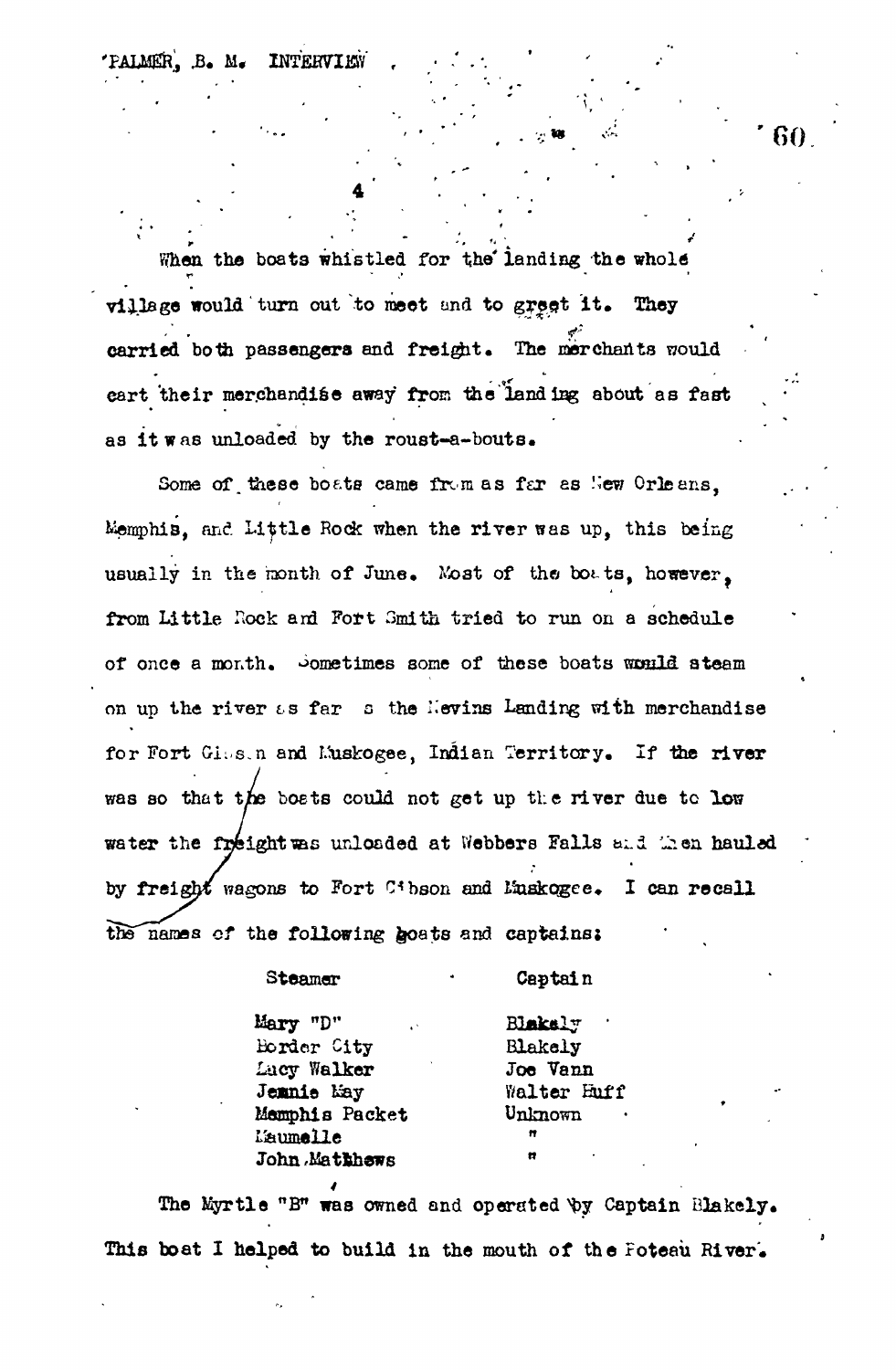PALMER. B. h. **LUTERVIEW** 

It had a stern wheel and the side wheels and was so built that it could land bow first or sidewise with ease.

**61**

**J.**

The Lucy Malker, run by Joe Vann, had a boiler explosion. Two or three of the dock hands were  $\frac{k1}{1}$ ed and Captain Joe jumped into the river and was drowned.

The John Matthews, loaded with shelled corn from .ebbers  $F<sub>e</sub>$ lls, if I recall correctly, ran into the bridge piers at Van Buren, Arkansas, The Impact cracked the hull and the boat and cargo was sunk. This was the only trip the John Matthews ever made up the river and it was the largest boat I ever saw cone up the river.

#### RANCHES

I did some ranch work and weyked on the Tandy Walker outfit. Fifteen years of my life were spent in the saddle. roping, riding, punching cattle and bronco busting. The ranch was known as the Star Bar Ranch. we handled around two thousand head each year. I mean by that that each year we would cut our herd to two thousand and the galance we would drive to Fort Smith, Arkansas. These were not Texas cattle as were some of the cattle farther over on the ranches to the west. We really raised our cattle. We usually would have roundup time in the fall after the steers were grass fat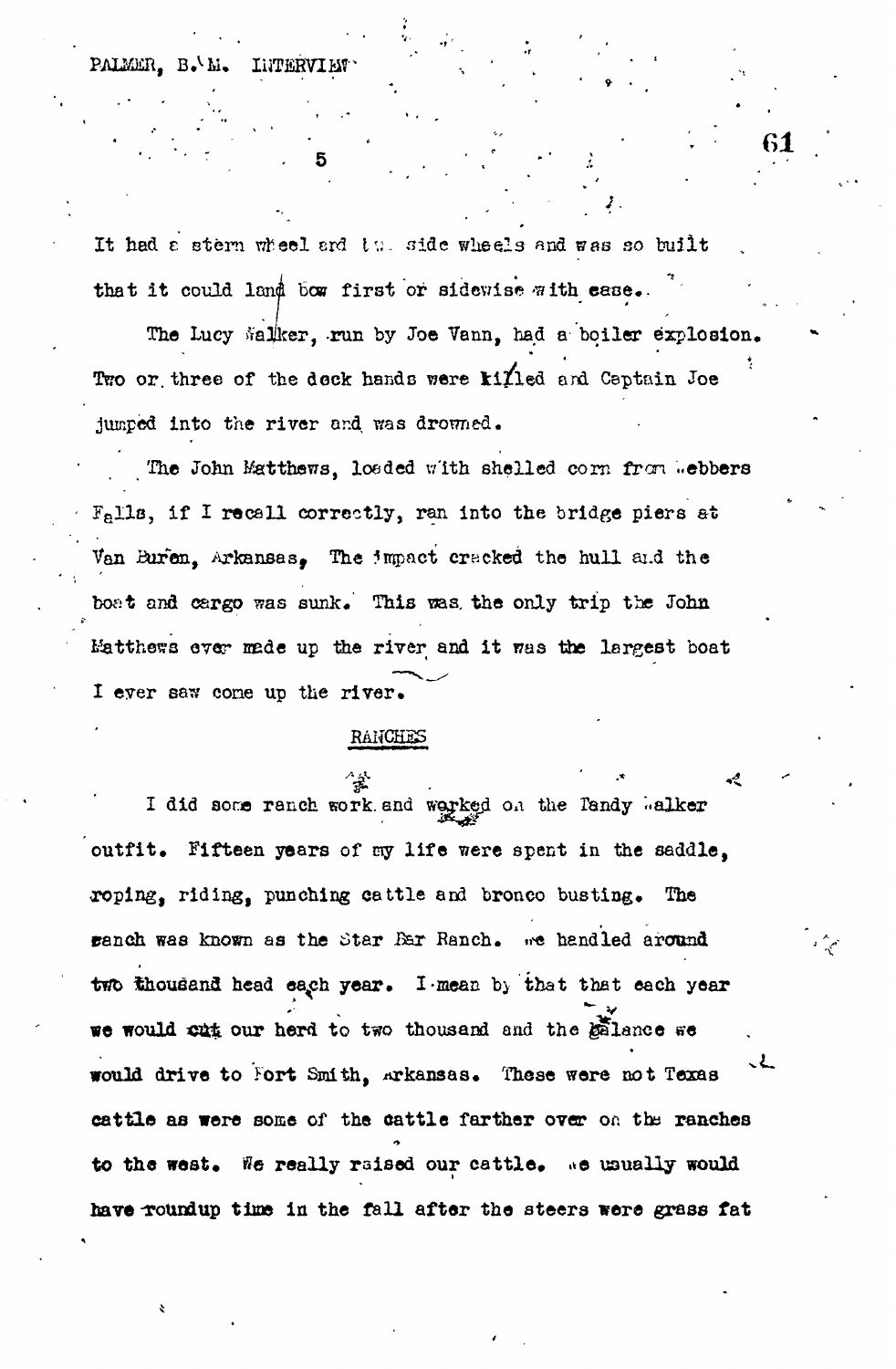PALMER, B. M. INTERVIEW

and brand all the calves. All the calves which followed their mothers with our brand were put in our brand. Cattle of other brands which strayed into our herds were corraled and the owners notified. The cattle were all on open range. we would herd them onto the plairs and prairies in the summer time and in the fall we gradually worked them back onto the mountain sides and into the canyons for the winter.

6

I spoke of wild horses. We boys would rope lots of them and ride them just for the fun of it but there was two roan stallions we tried to catch for months and finally got them. My first- job after their capture was to ride them and I really had some furle They eventually mede good cow ponics and later, on account of their being so well matched for size and color, the boss of the ranch took them for a buggy team and after a length of time he traded them to an Indian for one hundred and fifty acres of land.

# **ROMOS AND TRAILS**

I knew of no particular road other than the mail route from Webbers Falls, Indian Territory, to Fort Smith, Arkansas. This road came out of uebbers Falls, Indian Territory, crossed the Canadian River on the Vann Ferry, and ren along about the

62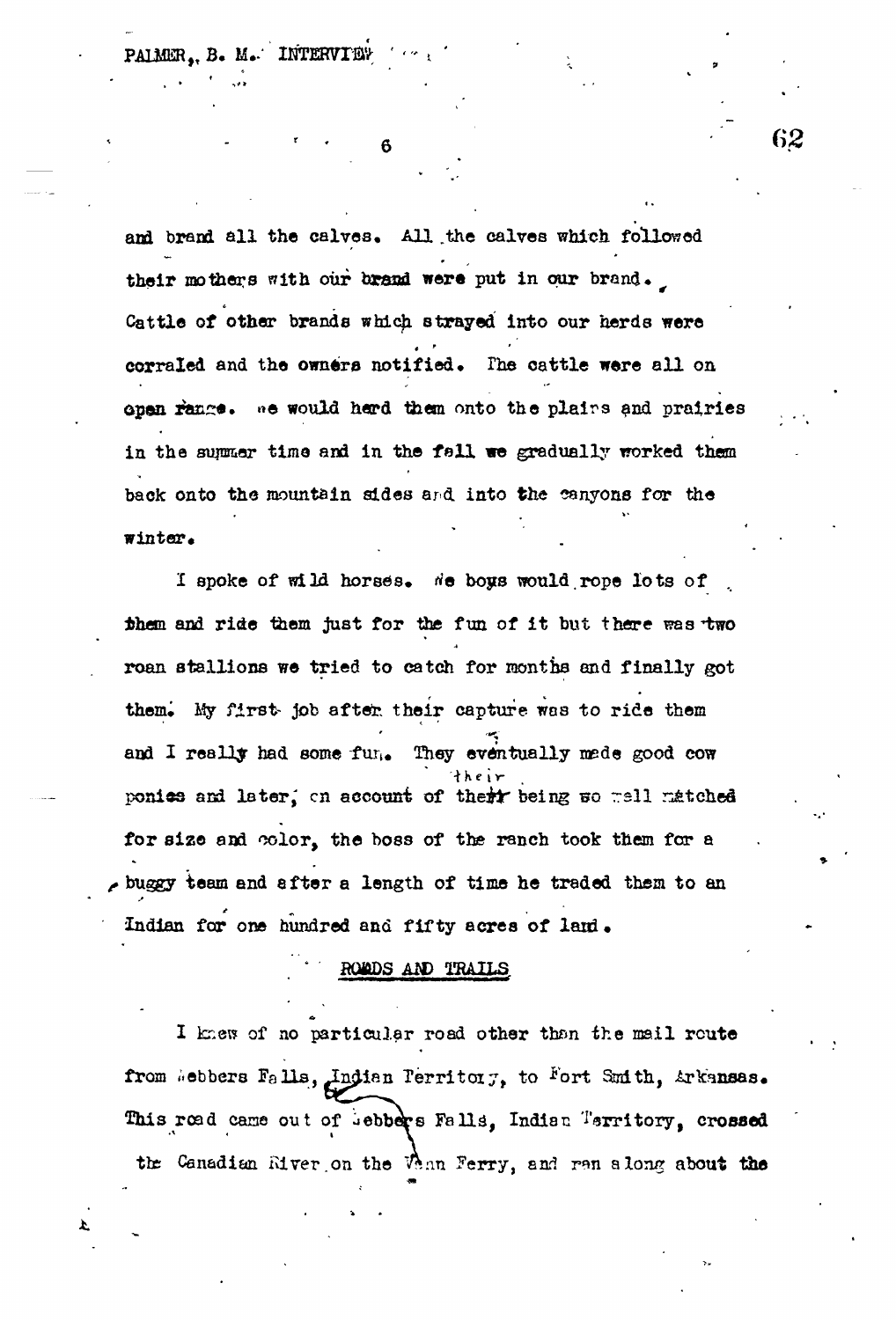FALMER.  $B<sub>1</sub>$ . INTERVI

course of the Arkensas River to where the mouth of the Poteau River ran into the Arkansas River and then ferried to Fort Smith, Arkansas. In driving our cattle to market at Fort Smith we never used the ferry. We always swam the. river with them.

HAILHOADS

The K.C.S. Railroad, formerly called he old built Log, built through LeFlore County in 1894 and this was the beginning of opening up the limense coal fields in that section. Later, the F.T.S.C. .. and the L.V. railroads built through in 1903 and 1.04 and these roads traversed the coal field region lemath and crosswise which proved to be profitable and this is today a great industry in Haskell and LeFlore Counties. The Rock Island Rialroad traversed the sorhern part of this country through the coal fields in that section, surrounding ister, Oklahors.

### MISCELLANECUS

The old steamboat landing at Skullyville passed away and back from the river on the railroad was built the present town of Spiro.

Panama was first called Ragtown. Ragtown was about